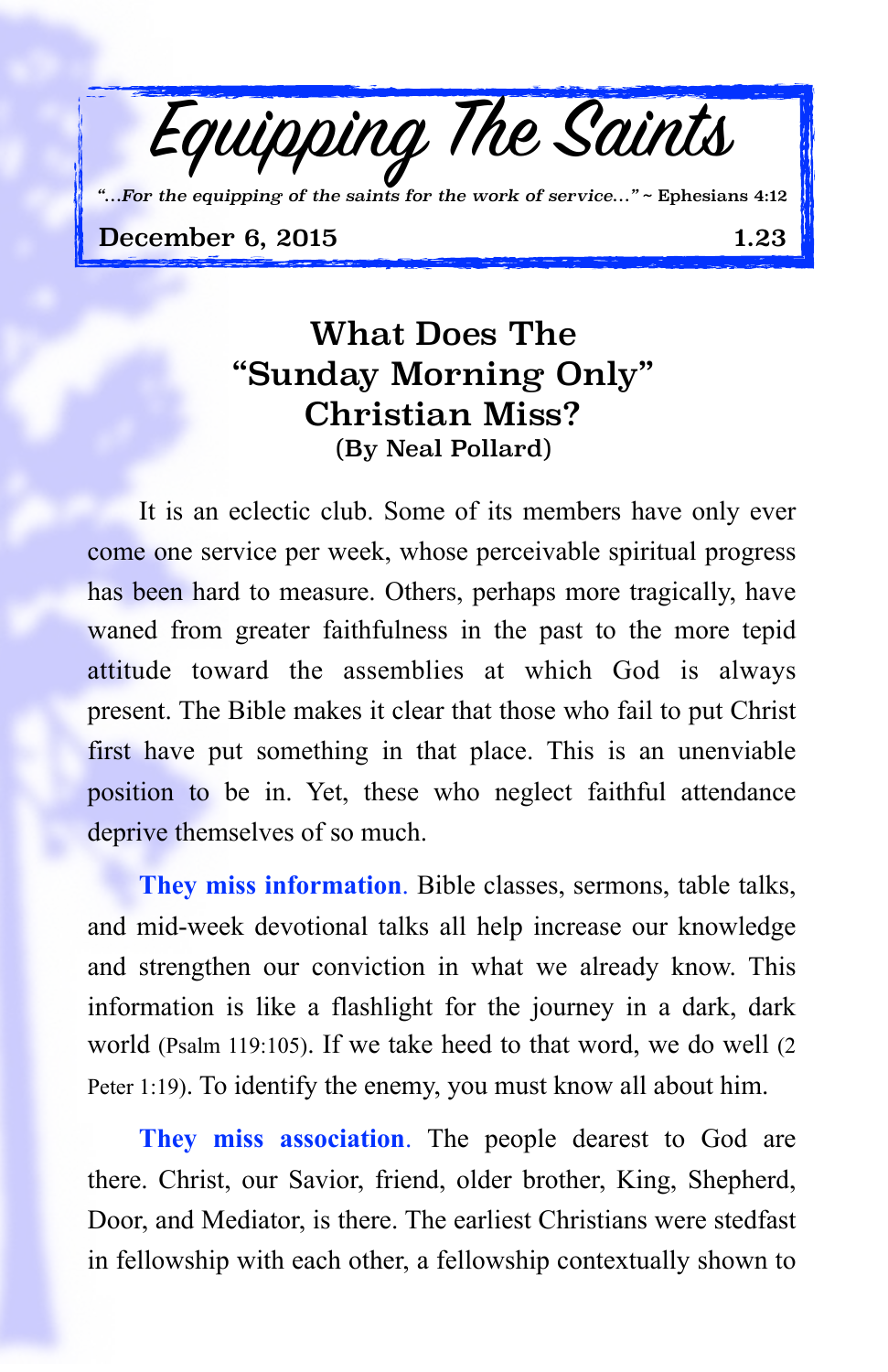be spiritual in nature (Acts 2:42). Paul reminds us we should prefer one another, something we fail to show when we give preference to some other place and event (Romans 12:10).

**They miss inspiration**. We need our spirits lifted. Others need us to lift their spirits, too (Hebrews 10:24; cf. Philippians 2:3-4). In worship we can get our spiritual batteries charged. Coming together helps us each face the world. We are to be renewed in the spirit of our minds (Ephesians 4:23-24). The assemblies aid us in this.

**They miss provocation**. Often, we do things we know we should not do. As such, we need to be provoked or stimulated to do what we already know is right (Hebrews 10:24). At the assemblies, we lift each other up and hold each other's hands in our common life (cf. 1 Thessalonians 5:14).

**They miss edification**. We have a responsibility to be here and build up other Christians. Remember, love edifies (1 Corinthians 8:1). You cannot do that as well from a remote location. We are to use our abilities to help perfect the saints, to work in ministry, and to build up the body of Christ (Ephesians 4:12). That's a "done together" activity in which those withholding their presence cannot engage.

**They miss immunization**. The world is infected with sin and it is often hard to live for Christ (cf. 1 John 5:19). We can and do *"inject"* ourselves with strength at every service, an injection that will help us fight off the cancer of sin (cf. Jeremiah 7:18). Attending all the services strengthens our spiritual health (Psalm 42:11). Who thinks he or she is better equipped to fight alone than with the collective help of the church as well as the special strength available as by God's design when we assemble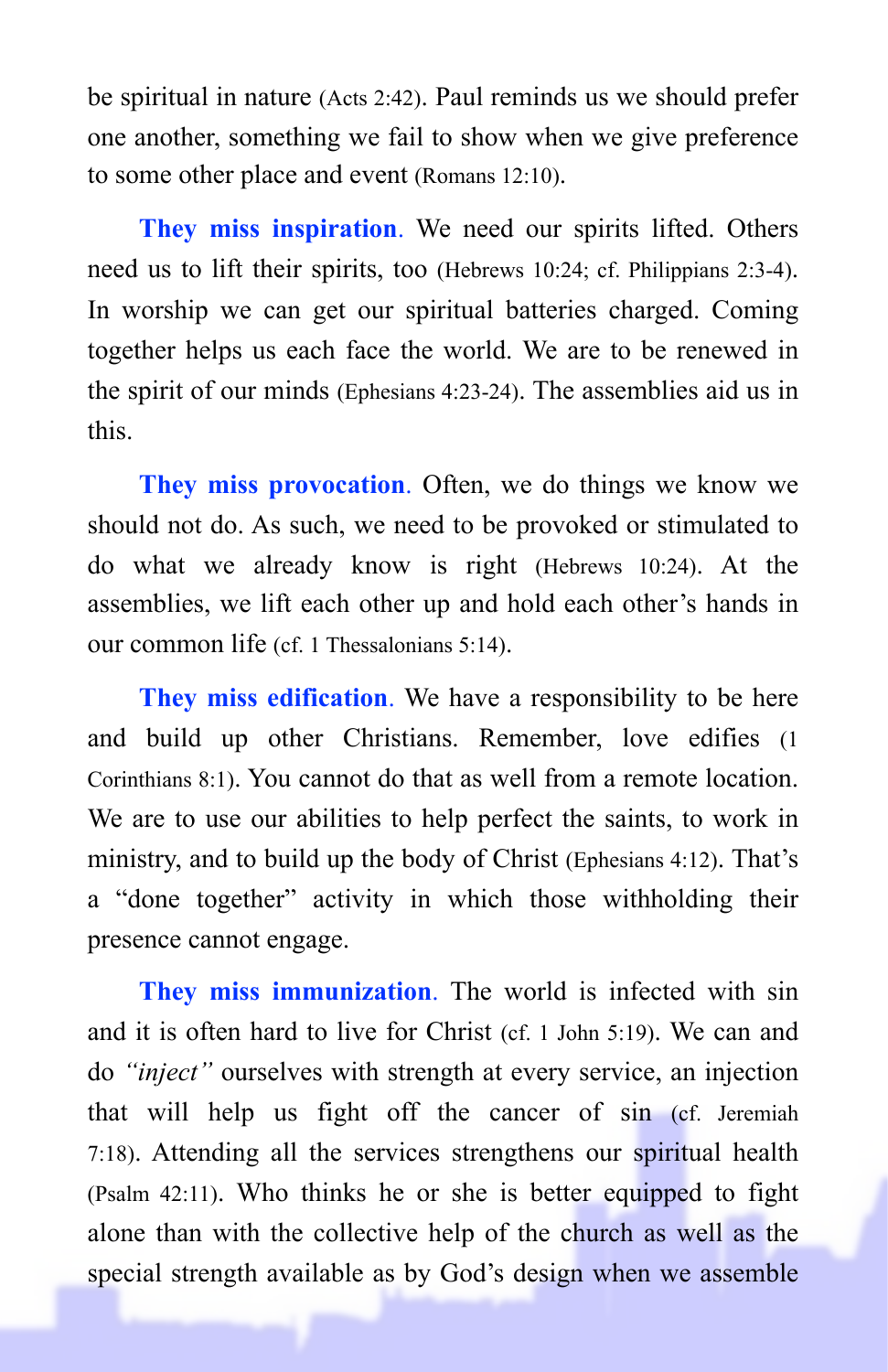**They miss jubilation**. There is nothing as seemingly miserable as the Christian who feels that it is his *"duty"* to come to the services (look at David—Psalm 122:1). It is a shame that *"Sunday Morning Only"* Christians miss the excitement of baptisms and others who come forward for prayers, the encouragement of seeing new Christians participate in worship or young people demonstrating their faith, and the example of others whose words, actions, and attitudes make us glad we are Christians. Few whose hearts and minds have been fully engaged in an assembly will walk away regretting it or being more depressed than when they arrived.

**They miss obligation**. We are mutually accountable (Romans 1:14; Hebrews 3:13; Colossians 3:13; etc.). We are indebted to God (Romans 8:12). We are commanded by Him to come together (Hebrews 10:25). None of these obligations comes with an expiration date. We consider those who shirk their obligations to be irresponsible. What obligation outweighs the one laid upon us by the Lord?

The many, many principles of scripture lead to an unavoidable conclusion. We should want to be together with Christ and His people at every opportunity. If we do not want this enough to make it happen, maybe something is terribly wrong with our *"affections"* (cf. Colossians 3:1-2).

[Originally published on preacherpollard.wordpress.com]

| <b>THINK</b> | "Where two or three have gathered together in              |
|--------------|------------------------------------------------------------|
| <b>ABOUT</b> | <b>my name, I am there in their midst</b> " (Matt. 18:20). |
|              | If God attends every worship assembly                      |
| THIS:        | and Bible class, why don't you?                            |